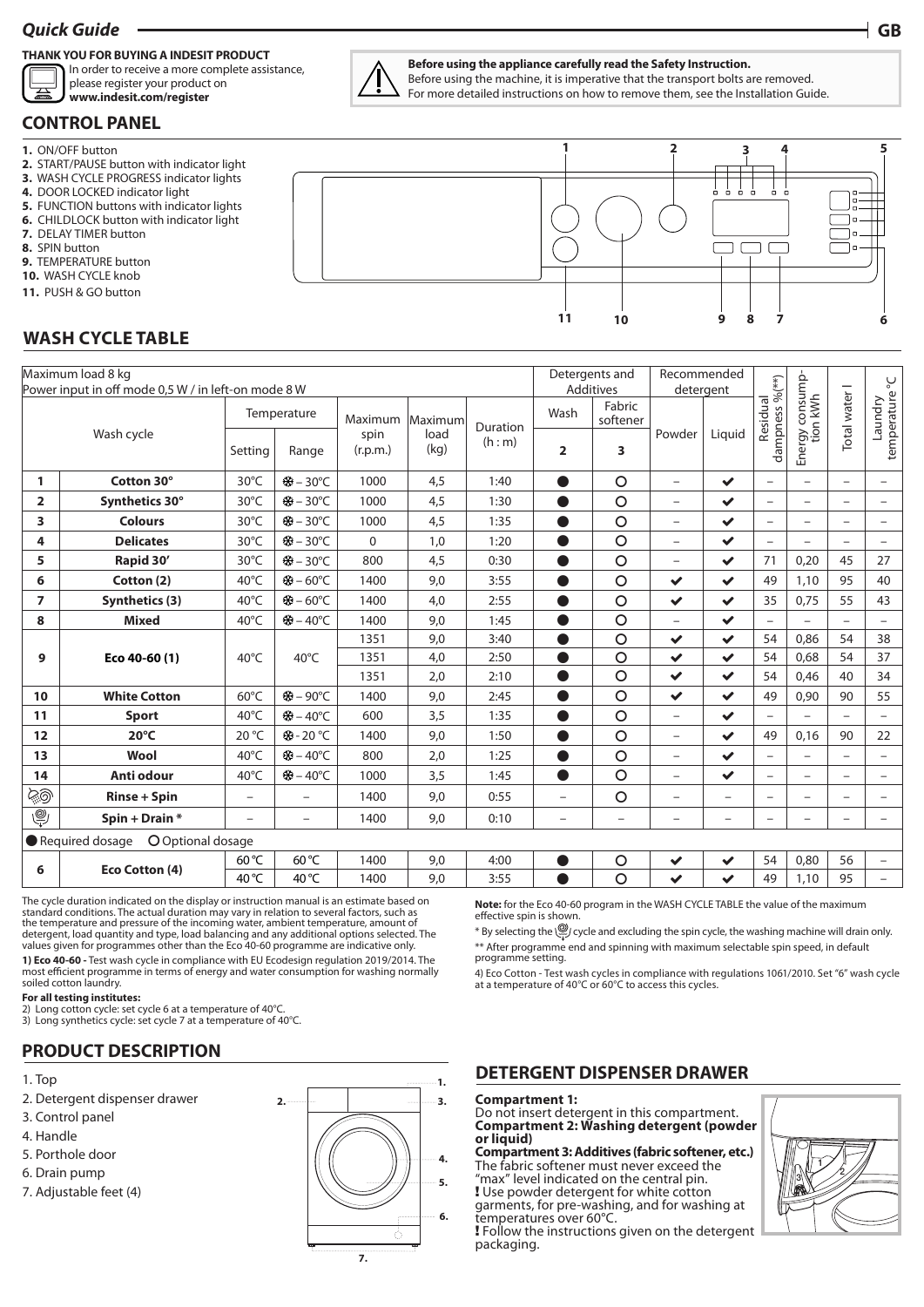# **WASH CYCLES**

*Follow the instructions on the symbols of the garment's wash care label. The value indicated in the symbol is the maximum recommended temperature for washing the garment.*

### **Cotton 30°**

A 30°C cycle for cotton garments. It allows for reducing electricity consumption for heating the water while guaranteeing good washing performance. Suitable for lightly soiled garments.

#### **Synthetics 30°**

A 30°C cycle for synthetic garments. It allows for reducing electricity consumption for heating the water while guaranteeing good washing results. Suitable for lightly soiled garments. **Colours**

A 30°C cycle that helps to preserve colours, suitable for cotton or synthetic coloured garments. It allows for reducing electricity consumption for heating the water while guaranteeing good washing results. Suitable for lightly soiled garments.

### **Delicates**

Suitable for washing very delicate garments. It is advisable to turn the garments inside out before washing them. For best results, use liquid detergent on delicate garments. For washing silk items and curtains, select cycle **4** and activate the <u>ori</u> option.

### **Rapid 30'**

For washing lightly soiled garments in a short time. Not suitable for wool, silk and garments to be washed by hand.

### **Cotton**

Suitable for washing towels, underwear, table cloths, etc. made of resistant linen and cotton that are moderately to heavily soiled. **Synthetics**

Suitable for washing moderately soiled garments made of synthetic fibres (e.g. polyester, polyacrylic, viscose, etc.) or mixed synthetic-cotton fibres.

#### **Mixed**

A 40°C cycle for washing cotton and synthetic garments together. Suitable for lightly soiled underwear.

### **Eco 40-60**

For washing normally soiled cotton garments declared to be washable at 40 °C or 60 °C, together in the same cycle. This is the standard cotton programme and the most efficient in terms of water and energy consumption.

#### **White Cotton**

For heavily soiled whites and resistant colours.

#### **Sport**

A cycle designed for washing lightly soiled sports clothing (tracksuits, shorts, etc.); for best results, we recommend not exceeding the maximum load indicated in the "Wash Cycle Table". We recommend using liquid detergent and adding the amount suitable for a half-load. **20 °C**

#### For washing lightly soiled cotton garments, at a temperature of 20 °C. **Wool -** *Woolmark Apparel Care - Blue:*

The "Wool" wash cycle is approved by the Woolmark Company for washing wool garments classified as "hand-washable", provided that the wash complies with the instructions appearing on the garment's label and with those provided by the manufacturer of this washing machine (M1318).

### **Anti odour**



Use this cycle (for synthetic fabrics) to wash garments with bad odours (e.g. smoke, sweat, fried food). The cycle WOOL HAND WASH SAFE is designed to remove bad odours while preserving the fabric fibres.

**Rinse + Spin** Designed for rinsing and spinning.

**Spin + Drain**

Designed to spin and drain the water.

#### **Eco Cotton**

For washing normally soiled cotton garments. At 40°C and 60°C. **WASH CYCLE PHASE INDICATOR LIGHTS**

Once the desired wash cycle has been selected and has begun, the indicator lights switch on one-by-one to indicate which phase of the cycle is currently in progress.<br>  $\begin{array}{ll}\n\otimes & \text{Wash} \\
\hline\n\otimes & \text{Rinse} \\
\hline\n\otimes & \text{Spin}\n\end{array}$ 

- Wash
- Rinse
- Spin
- Drain

End of Wash Cycle

# **DOOR LOCKED INDICATOR**

When lit, the symbol indicates that the door is locked. To prevent any damage, wait until the symbol turns off before opening the door. To open the door while a cycle is in progress, press the START/PAUSE button; if the indicator light is off, the door can be opened.

# **FIRST-TIME USE**

Once the appliance has been installed, and before it is used for the first time, run a wash cycle with detergent and no laundry, by setting the "Auto-Clean" cycle.

# **DAILY USE**

Prepare the laundry by following the suggestions appearing under the "TIPS AND SUGGESTIONS" section.

### **Rapid programming**

- Open the door. Load the laundry while making sure not to exceed the maximum load quantity indicated in the cycle table.

- Pull out the detergent dispenser drawer and pour the detergent into

the relevant compartments as described in "DETERGENT DISPENSER DRAWER section".

- Close the door.

- Press the PUSH & GO button to start the wash cycle.

#### **Traditional programming**

- Turn the washing machine on by pressing the ON/OFF (<sup>1</sup>) button. All the indicator lights will light up for a few seconds, then only the lights corresponding to the settings for the selected wash cycle will remain lit; the START/PAUSE  $\Diamond$  indicator light will also flash.

- Open the door. Load the laundry while making sure not to exceed the maximum load quantity indicated in the Wash Cycle Table.

- Pull out the detergent dispenser drawer and pour the detergent into the relevant compartments as described in "DETERGENT DISPENSER DRAWER" section. - Close the door.

- Set the WASH CYCLE knob to the desired cycle.

- Modify the temperature and/or spin: pressing the C button allows for gradually reducing the temperature down to the cold wash level (20°C). The spin speed may be progressively reduced by pressing the  $\circledcirc$  button, until it is completely excluded (the " $\mathcal{D}$ " setting. If these buttons are pressed again, the maximum values are restored.

- Select the desired wash cycle.

- Select the desired option.

- Press the START/PAUSE [20] button to start the wash cycle; the relative indicator light will light up steady green and the door will lock  $\left(\frac{1}{\Omega}\right)$ indicator light on).

# **PAUSING A CYCLE**

To pause the wash cycle, press the START/PAUSE [> iii] button again; the indicator light will flash . If the  $\frac{1}{10}$  indicator light is not lit, the door may be opened. To start the wash cycle from the point at which it was interrupted, press the START/PAUSE DII button again.

# **OPENING THE DOOR, IF NECESSARY**

Once a cycle starts, the  $\frac{1}{2}$  indicator light turns on to signal that the door cannot be opened. While a wash cycle is running, the door remains locked. To open the door while a cycle is under way, for example, to add or remove garments, press the START/PAUSE DIII button to pause the cycle; the indicator light will flash . If the  $\frac{1}{\Omega}$  indicator light is not lit, the door may be opened. Press the START/PAUSE button again to continue the cycle.

# **CHANGING A RUNNING WASH CYCLE**

To change a wash cycle while it is in progress, pause the washing machine using the START/PAUSE  $\Diamond$  button (the relative indicator light will flash), then select the desired cycle and press the START/PAUSE Dill button again. ! To cancel a cycle that has already begun, press and hold the ON/OFF ( button. The cycle will be stopped and the machine will switch off.

### **END OF THE CYCLE**

Once the cycle terminates the  $\bigcirc$  indicator light will light up; when the  $\boxed{\scriptstyle\rm fl}$ indicator light switches off, the door may be opened. Open the door, unload the laundry and switch off the machine. If you do not press "ON/ OFF"  $\bigcirc$  button, the washing machine will switch off automatically after about a 10 minutes. Close the water tap, open the door and unload the washing machine. Leave the door ajar to allow the drum to dry.

### **FUNCTIONS**

- If the selected option is not compatible with the set wash cycle, the indicator light will flash and the option will not be activated. - If the selected option is not compatible with another previously selected option, the indicator light will flash accompanied by a buzzer, and only the latter option will be activated; the indicator light corresponding to the activated option will turn on.

### **Stain removal**

This option allows for selecting the type of dirt so as to optimally adjust the cycle for removing the stains. The following types of dirt can be selected:

- **Food**: for stains caused by foodstuffs and beverages, for example. - **Work**: for grease and ink stains, for example. - **Outdoor**: for mud and grass stains, for example.

! The wash cycle duration varies according to the type of selected dirt.

# **Extra rinse**

By selecting this option, the efficiency of the rinse is increased and optimal detergent removal is guaranteed. It is particularly useful for sensitive skin.

### **Easy iron**

By selecting this function, the wash and spin cycles will be modified in order to limit the formation of creases. At the end of the cycle the washing machine's drum will rotate slowly; the EASY IRON and START/ PAUSE  $\Im$  indicator lights will flash and the  $\Diamond$  phase will remain lit steady. To end the cycle, press the START/PAUSE ∑∭ button or the EASY IRON button.

### **Delay start**

To set a delayed start for the selected cycle, press the corresponding button repeatedly until the desired delay period has been reached (3h-6h-9h). When the button is pressed for the fourth time, the option will deactivate.

Once the START/PAUSE  $\triangleright$  []] button has been pressed, the delay time can only be modified by decreasing it until the set cycle is launched. **Temperature** 

Each wash cycle has a pre-defined temperature. To modify the temperature, press the  $\bigcap$  button. **Spin**

Each wash cycle has a pre-defined spin speed. To modify the spin speed,

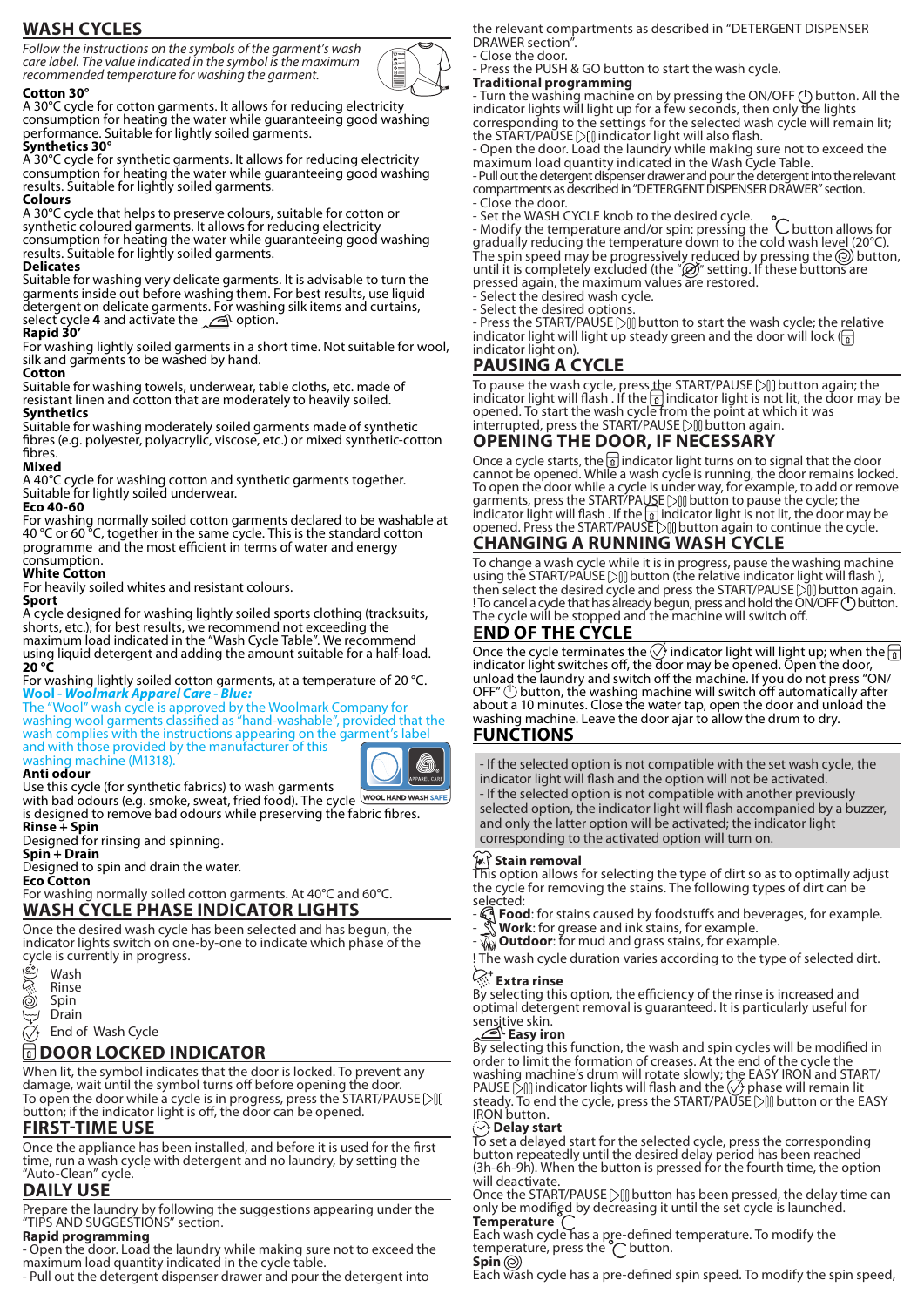#### press the  $\circledcirc$  button. **Push & Go**

To start the Push & Go cycle press and hold the relative button for 2 seconds. The lit indicator light indicates that the cycle has started. This wash cycle is ideal for cotton or synthetic fabrics, as it washes at a temperature of 30°C and a maximum spin speed of 1.000 rpm. Max load 3,5 kg (cycle duration 45').

*How does it work?* 1. Load the laundry (cotton and/or synthetic garments) and close the door.

2. Pour the detergent and additives. 3. Start the cycle by pressing and holding the Push & Go button for 2 seconds. The relevant indicator light will turn green and the door will lock (the  $\frac{1}{2}$  symbol lights up).

N.B.: starting the wash cycle through the Push & Go button activates an automatic non-customisable cycle recommended for cotton and synthetic fabrics. This cycle does not allow for setting any additional options. To open the door while an automatic cycle is under way, press the START/ PAUSE  $\Diamond$  button; if the locked door symbol is off, the door may be opened. Press the START/PAUSE DI button again to restart the cycle

from the point at which it was interrupted. 4. Once the programme is finished, the  $\oslash$  indicator light turns on.

# **CHILD LOCK**

to activate the control panel lock, press and hold the button for approximately 2 seconds. The lit  $\widehat{\mathbb{C}}$  symbol signals that the control panel is locked. This prevents wash cycles from being modified accidentally (except for the ON/OFF (<sup>I</sup>) button), especially if there are children in the home. To deactivate the control panel lock, press and hold the button for approximately 2 seconds.

# **TIPS AND SUGGESTIONS**

# **Divide the laundry according to:**

Type of fabric (cotton, mixed fibres, synthetics, wool, garments to be hand-washed). Colour (separate coloured garments from whites, wash new coloured garments separately). Delicates (small garments – such as nylon stockings – and items with hooks – such as bras: insert them in a fabric bag). **Empty the pockets:**

Objects such as coins or lighters can damage the washing machine and the drum. Check all buttons.

### **Follow the dosage recommendation / additives**

It optimizes the cleaning result, it avoids irritating residues of surplus detergent in your laundry and it saves money by avoiding waste of surplus detergent

### **Use low temperature and longer duration**

The most efficient programmes in terms of energy consumption are generally those that perform at lower temperatures and longer duration. **Observe the load sizes**

Load your washing machine up to the capacity indicated in the "PROGRAMME CHART" table to save water and energy.

### **Noise and remaining moisture content**

They are influenced by the spinning speed: the higher the spinning speed in the spinning phase, the higher the noise and the lower the remaining moisture content.

# **CARE AND MAINTENANCE**

*Before performing cleaning and maintenance, switch the washing machine off and disconnect it from the mains power. Do not use flammable liquids to clean the washing machine. Clean and maintain your washing machine periodically (at least 4 times per year).*

### **Disconnect the water and power supplies**

Close the water tap after every wash. This will limit wear on the hydraulic system inside the washing machine and help to prevent leaks. Unplug the washing machine when cleaning it and during all

# maintenance work.

**Clean the washing machine** The outer parts and rubber components of the appliance can be cleaned using a soft cloth soaked in lukewarm soapy water. Do not use solvents or abrasives. The washing machine has a "Auto-clean" cycle for its internal parts; it must be run without any load in the drum.

To optimise this cycle, it is possible to use either detergent (10% of the quantity specified for lightly soiled garments) or special additives to clean the washing machine. We recommend running a cleaning cycle every 40 wash cycles. To start the cycle press buttons  $\mathbb{R}^+$  and  $\mathbb{Z}$  simultaneously for 5 seconds. The cycle will start automatically and will run for about 70 minutes. To stop the cycle, press the START/PAUSE DIII button.

# **Clean the detergent dispenser drawer**

Wash it under running water; this operation should be repeated

# frequently.

**Care for the door and drum** Always leave the porthole door ajar in order to prevent unpleasant odours from forming.

# **Check the water inlet hose**

Check the water inlet hose at least once a year. If it is cracked or broken, it must be replaced: during wash cycles, the high pressure of the water could suddenly split the hose open. ! Never use hoses that have already been used.

# **Cleaning the water filter / draining residual water**

*Switch off and unplug the washing machine, take out the kitchen plinth before cleaning the water filter or draining residual water. The kitchen plinth must be mounted back all the time once the cleaning operation is over. If you used a hot wash programme, wait until the water has cooled down before draining any water. Clean the water filter regularly, to avoid that the water cannot drain after the wash due to obstruction of the filter. If the water cannot drain, the display indicates that the water filter may* 

*be clogged.*

1 . Place a container close to the pump to collect any spillage. 2 . **Remove, pulling it out, the "emergency drain hose"** from the base of the washing machine .



Remove the stopper of the "emergency drain hose" at the end of the hose and let the water flow into the container.



3 . Turn the exhaust filter handle and pull it out of the housing . When the container of plinth is full with water, plug the stopper to the hose end, and reinsert the small hose in the washing machine's base. After, empty the container .

Afterwards firmly close the emergency drain hose with the stopper . 4. **Remove filter:** Lay a cotton cloth beneath the water filter, which can absorb a small amount of rest water . Then remove the water filter by turning it out anticlockwise .



5 . Clean the water filter: remove residues in the filter and clean it under running water .

6 . Insert the water filter: Reinsert the water filter again by turning it in clockwise direction . Make sure to turn it in as far as it goes; the filter handle must be in vertical position . To test water tightness of the water filter, you can pour about 1 liter of water into the detergent dispenser.



### Then reinstall the kitchen plinth. **LOAD BALANCING SYSTEM**

Before every spin cycle, to avoid excessive vibrations before every spin and to distribute the load in a uniform manner, the drum rotates continuously at a speed which is slightly greater than the washing rotation speed. If, after several attempts, the load is not balanced correctly, the machine spins at a reduced spin speed. If the load is excessively unbalanced, the washing machine performs the distribution process instead of spinning. To encourage improved load distribution and balance, we recommend small and large garments are mixed in the load.

# **TRANSPORT AND HANDLING**

*Do not lift the washing machine by gripping it from the upper section.* Unplug the appliance and close the water tap. Check that the door and detergent dispenser drawer are tightly closed. Detach the filling hose from the water tap then detach the drain hose. Empty all the water remaining in the hoses and secure the latter so that they do not get damaged during transport. Apply the transport bolts back on. Repeat, in reverse order, the transport bolt removal procedure described in the "Health & Safety and Installation Guides".